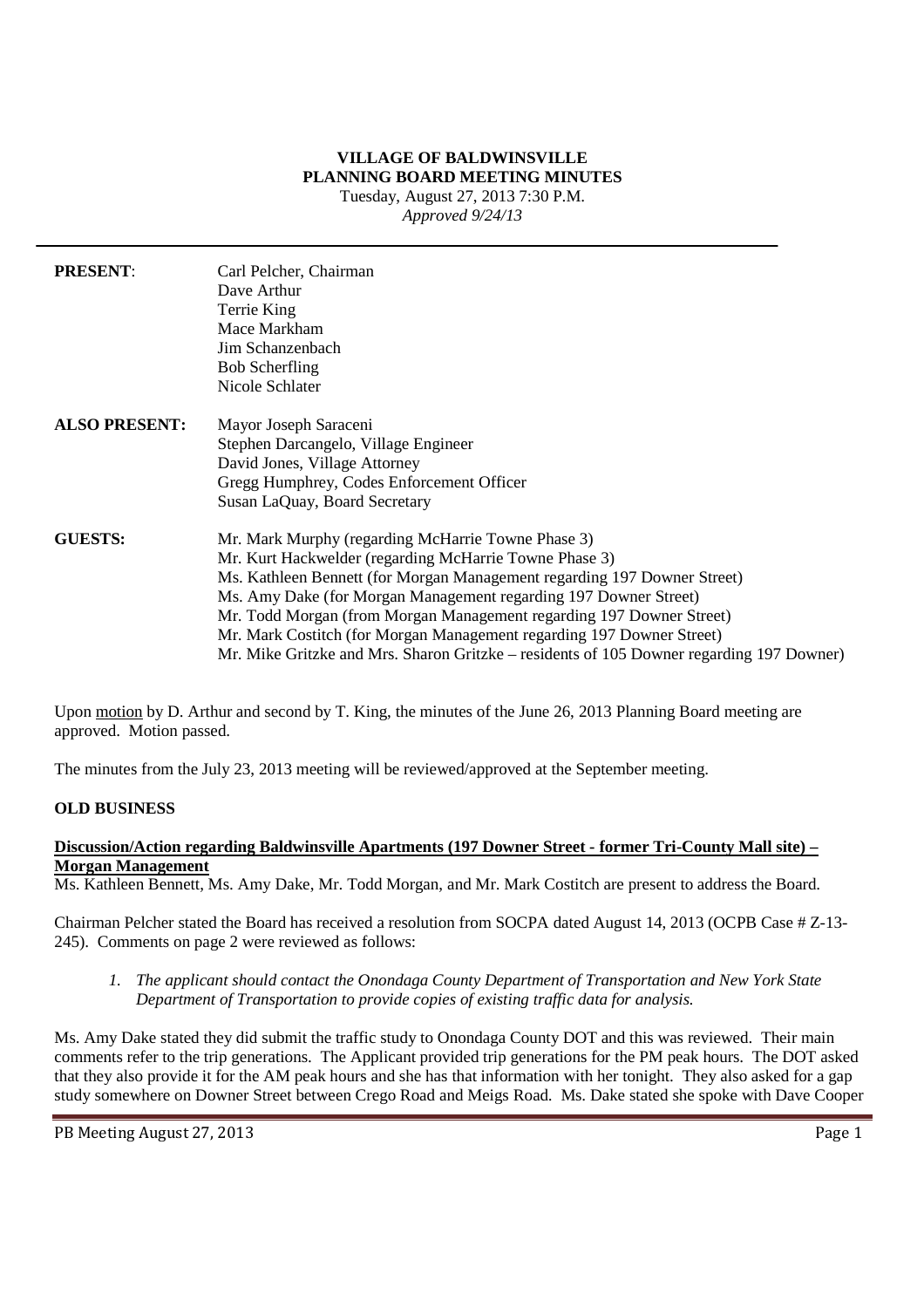at Onondaga County DOT who explained further what they were looking for. The Applicant will be doing the requested gap study; however, they are waiting until school is back in session so that the traffic will be more "normal" than the summertime traffic. This will be done during the morning and evening peak hours. The county wants an idea of traffic delays on the side roads that are not signalized. Ms. Dake stated that Dave Cooper also mentioned that their ownership of Downer Street goes as far as the western edge of Meigs Road and they would not take ownership of or maintain any traffic signal that may be installed at Meigs Road and they do not have a desire for a signal at that location.

*2. The applicant should provide a copy of the SWPPP to the Onondaga County Department of Transportation and New York State Department of Transportation for review.*

Ms. Bennett stated they have not done that, but they will certainly share it with them.

- *3. The Onondaga County Department of Water Environment Protection recommends that the municipality and/or applicant contact the Department at (315) 435-6820 early in the planning process to determine sewer availability and capacity.*
- *4. The Board encourages the Village and applicant to work together to provide a site layout that is consistent with the desired traditional character of the Village. A more formalized road network (versus driveways) that features sidewalks, curbing, lighting, tress or other right-of-way landscaping, and formal connections to Meigs Road and Landrush Way, could promote village character, an improved pedestrian experience, and relieve traffic pressure on Downer Street. Recommendations also include placing buildings where they will face sidewalks, roads and public spaces and locating parking and storage behind buildings, as is found within village environments.*

Chairman Pelcher noted that the Village and the Applicant have worked together on the site layout. He noted that, although the comment mentions Landrush Way, he believes they meant to reference Conifer Village because at the Coordinated Review (on August 12, 2013) they had said Conifer. Ms. Bennett believes they also spoke about Landrush Way. Chairman Pelcher stated he will get that clarified.

Ms. Bennett compared the old plan to the new one. She noted the Board had expressed concerns about the old plan regarding sidewalks and pedestrian traffic in front of garages. Mr. Costitch stated, to address this issue, they came up with a new plan that brings the buildings closer together by narrowing the pavement between. The buildings originally had 70' between them, but they have reduced this to 60', which will bring the buildings closer together and provide more refuge for pedestrians and more room for vehicles backing out of garages. They also came up with an alternative plan that flips the buildings to face each other. Ms. Bennett stated the center buildings face the roadway and there is a more cohesive sidewalk. The garages are now on the side instead of in front of the buildings. This design is much more pedestrian-friendly. Mr. Costitch stated the advantage of this new layout is that it does aesthetically have a nice feel it. The fronts of buildings are facing the roadways. There is also a lot of green space between the buildings. The original intent was to create more private spaces, but this new layout opens up the site and gives a better visual. The pedestrian ways are well marked.

Ms. Bennett noted the comment mentions a sidewalk from Landrush Way. She stated it is their intention to make this a private development. The roads will not be dedicated to the Village and will be privately maintained. With respect to Conifer Village, they have spent a lot of time discussing access and sidewalks and have determined that for a number of reasons, liability being one, they do not want to provide access there either. They will be putting in a sidewalk along Meigs Road.

Stephen Darcangelo suggested the Applicant put a sidewalk from Conifer to Downer Street rather than the sidewalk on Meigs. Ms. Bennett stated that a sidewalk from Conifer would cut across their private property and then would have to go along the backyards of the homes on Downer. She sees a number of issues with this. Chairman Pelcher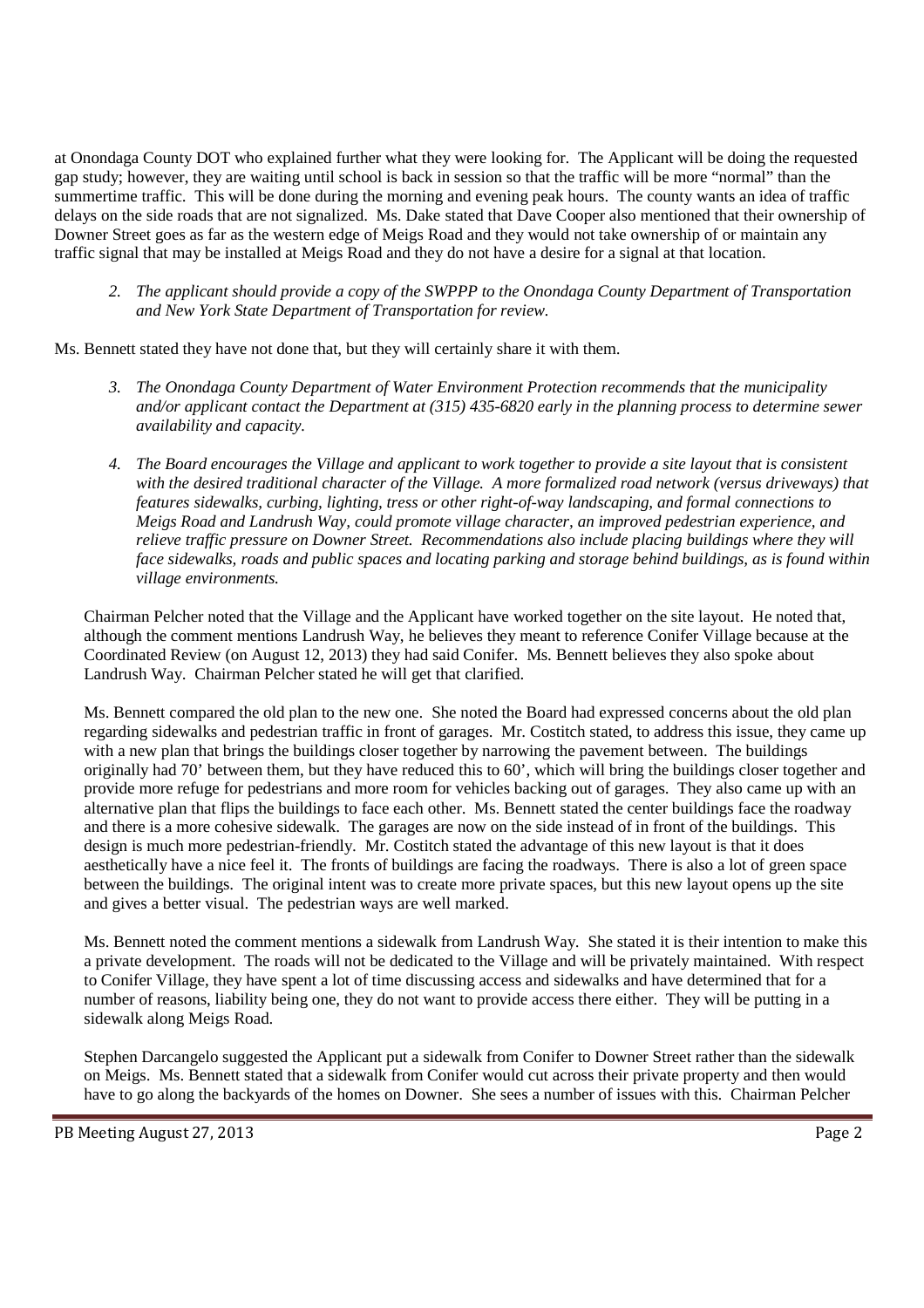suggested bringing a sidewalk in from Conifer to the main boulevard and then up the main road to Rite-Aid and Downer Street. Mr. Costitch stated they would be very concerned about having a public sidewalk through the middle of a private development. He feels it would be too much of a liability. Ms. Bennett noted that all the sidewalks within the site will be privately owned and privately maintained and the Applicant does not wish to incur the liability of other developments. J. Schanzenbach noted that there will still be non-residents walking through the site all the time and he can't see why it would be an additional liability issue. He also noted that SOCPA recommended that they provide a connection to Conifer for the seniors traveling to Rite-Aid. An audience member stated there is a Conifer resident who is currently suing the owner of the property because they fell while walking through the site. The Board Members stated they are not aware if this is the case. J. Schanzenbach noted that anyone can sue at any time, but that does not mean they will win a lawsuit. Mr. Costitch stated that inviting residents of other communities onto the property subjects the Applicant to more liability than they would have just from their community. D. Jones noted it would not be labeled as a municipal way, it would just be a sidewalk. Mr. Costitch asked if there would be an easement. D. Jones stated they Village is not looking for one. Chairman Pelcher noted that people will cut through the site anyway and feels a sidewalk would allow the Applicant to have more control over where they are walking. Mr. Costitch stated he had the impression that it would be a more formalized, dedicated type of connection, or even a conveyance of land. T. King stated it would just be a sidewalk. Mr. Costitch stated they may be able to work with that. Chairman Pelcher noted the village has a master plan to make the Village more walkable.

K. Bennett noted the Village would be asking them to bring people adjacent to their storm water management facility. Gregg Humphrey stated they are asking for the sidewalk on the north end where there is a road already. M. Markham noted this is a stub road in place at that location and this is where the Village would like to see a connection. K. Bennett reasserted her belief that this would expose her client to additional liability, which they do not want exposure to. Their intent is to maintain the site as a private piece of property.

Mr. Costitch noted that a sidewalk would have to meet ADA requirements. The existing grade is 79 at that location and the parking lot grade is 86. That is a big grade difference to address. He stated they could put in ramps, but they would be extensive. D. Jones noted that they would be installing this as a duty to their residents, not necessarily as a duty to the neighboring residents. Mr. Costitch disagreed, stating they meet ADA requirements on site. It is the grade change between the Conifer property and theirs that would be an issue.

D. Arthur stated he thinks the Applicant has the right to preserve the property as private and not to have adjacent residents walking through. He noted the residents of Conifer Village have access to their own sidewalks and can access the sidewalks on Downer Street off their own property.

M. Markham noted that the stub road from Conifer comes right up to the swale. He noted that the roadway is very level through there. Mr. Costitch agreed, stating there is not a big drop there now. However, they will be filling in the corner. He noted there is a hole there now. The existing grade is 81 and the finished grade will be 85.

Chairman Pelcher asked that they consider this connection further. Ms. Bennett stated they have discussed it at length and they will discuss it further.

*5. The Board encourages the Village to review the Downer Street Corridor study for roadway, intersection, right-of-way and urban design recommendations for this and future projects along the corridor and to coordinate with the County, State and Town of Van Buren regarding potential associated mitigation.*

Chairman Pelcher stated he has read this corridor study several times. He noted it is partially predicated on a retail establishment at this site with more stores than were at the old Tri-County Mall. It was also predicated on some future connection between Meigs Road and Canton Street. There are no immediate plans for this, but he hopes it does happen someday. The study noted that the residents in the area wanted the light at Frawley to remain. He does not see how the Board can ask the developer to move that light and their entrance to Ford Street. Chairman Pelcher stated he has been in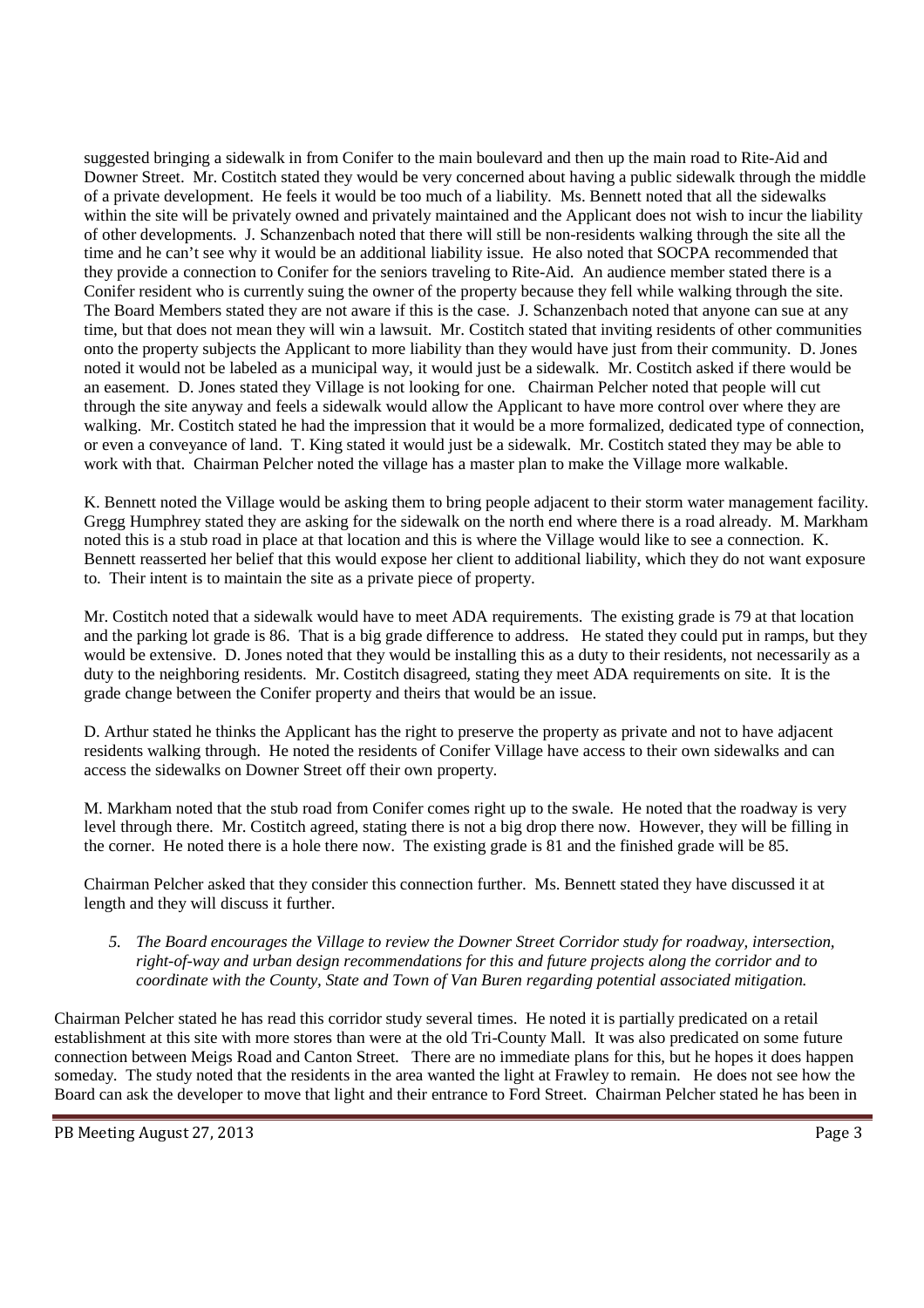touch with the Van Buren Planning Board Chairman. Town of Van Buren Supervisor Claude Sykes was at the last meeting and was also at the coordinated review.

Ms. Dake stated that in the original study they indicate that the signal at Frawley Drive is currently warranted or will be warranted with this project. She stated they look to move it to Meigs because that was the recommendation of the corridor study, but Meigs does not currently warrant a traffic signal. Meigs Road is also very close to the driveway of Auto Zone and that parking lot would be blocked frequently if there was a light at Meigs. M. Markham stated he thought the county wanted to move the light from Frawley to Meigs. Ms. Dake stated she spoke with Dave Cooper and he stated the County does not own the intersection and, therefore, would not maintain or own a traffic signal at that location. He also agreed with her that the T-intersection does not make it a desirable location. In its current location, it serves their site and the entire residential neighborhood. J. Schanzenbach asked if they will develop traffic loops to control the light. Mr. Costitch stated he does not know the answer to that right now. T. King noted the light is currently controlled by the cars on Frawley Drive. J. Schanzenbach stated he thinks it should be controlled from the other side of the intersection, but how that happens is up to the Applicant to figure out. Mr. Costitch stated they will entertain traffic loops. They do not want to see their plan delayed by having to seek approval from Rite-Aid.

Chairman Pelcher stated he is concerned about the eastern access to the property where there is no light and he does not want to see people using it as a shortcut to try to make a left hand turn when the light is busy. The Village may consider putting up a "No Left Turn" sign. Mr. Costitch noted they have modified their drawing to show a one-lane exit rather than two lanes. Ms. Bennett noted this was in response to a comment from Onondaga County and was also addressed at the coordinated review. Chairman Pelcher just wanted them to be aware that if it becomes a problem the Village may put up a sign to address that. Ms. Dake stated that the driveway there will be self-limiting and will likely not need to be restricted. Most hours of the day it will be relatively easy to make a left turn from there and people should be allowed to do so. During peak hours of the day when it is difficult to turn left there, the residents will learn quickly that it will be easier to go to the signal. Chairman Pelcher stated that the traffic study noted there are more accidents on that stretch than is acceptable as it is. He is concerned that if someone is taking a left will cause problems that may result in accidents. Ms. Dake stated the Village could consider just restricting it during peak hours if the need arises.

#### *6. The Board encourages the Village and applicant to contact Centro and the school district to discuss potential transit opportunities for this site, such as a formal park-and-ride lot, shelter, bus pull off location along Downer Street, pedestrian crossings, or other opportunities to provide enhanced transit service for residents.*

Chairman Pelcher stated he spoke with Centro and was told they will not be able to bring busses into the site due to the radiuses. Right now, there is an informal agreement with Rite-Aid to go into their parking lot. Mr. Costitch stated they can have a discussion with them about this. He showed a diagram showing a program which runs busses and fire trucks, etc. It shows a fire vehicle throughout the site and the radiuses will accommodate Centro. Chairman Pelcher stated he spoke with the Baldwinsville Fire Department and they agree that it is traversable. However, busses are different as they need to be smoother in their transitions. Mr. Costitch stated the program does not include any backing, K-turns or any maneuvering like that. He stated he can plug a Centro vehicle into the program and send it to them. Chairman Pelcher will give him Centro's contact information. Mr. Costitch stated they have addressed their turning radiuses. Chairman Pelcher noted that the school district is also concerned and would like a bus stop.

## *7. The site plan should be reviewed for emergency vehicle access by the local fire department.*

Chairman Pelcher noted that this has been done already.

Chairman Pelcher stated the Planning Board does have some concerns. A major concern is the location of the club house and the pool. This has been addressed at previous meetings. There are residents present who would like to comment on this issue as well. Mike and Sharon Gritzke of 105 Downer Street are present. Mr. Gritzke stated they have lived there since 1976 and are here to present a petition on behalf of neighboring properties. He stated they are not opposed to the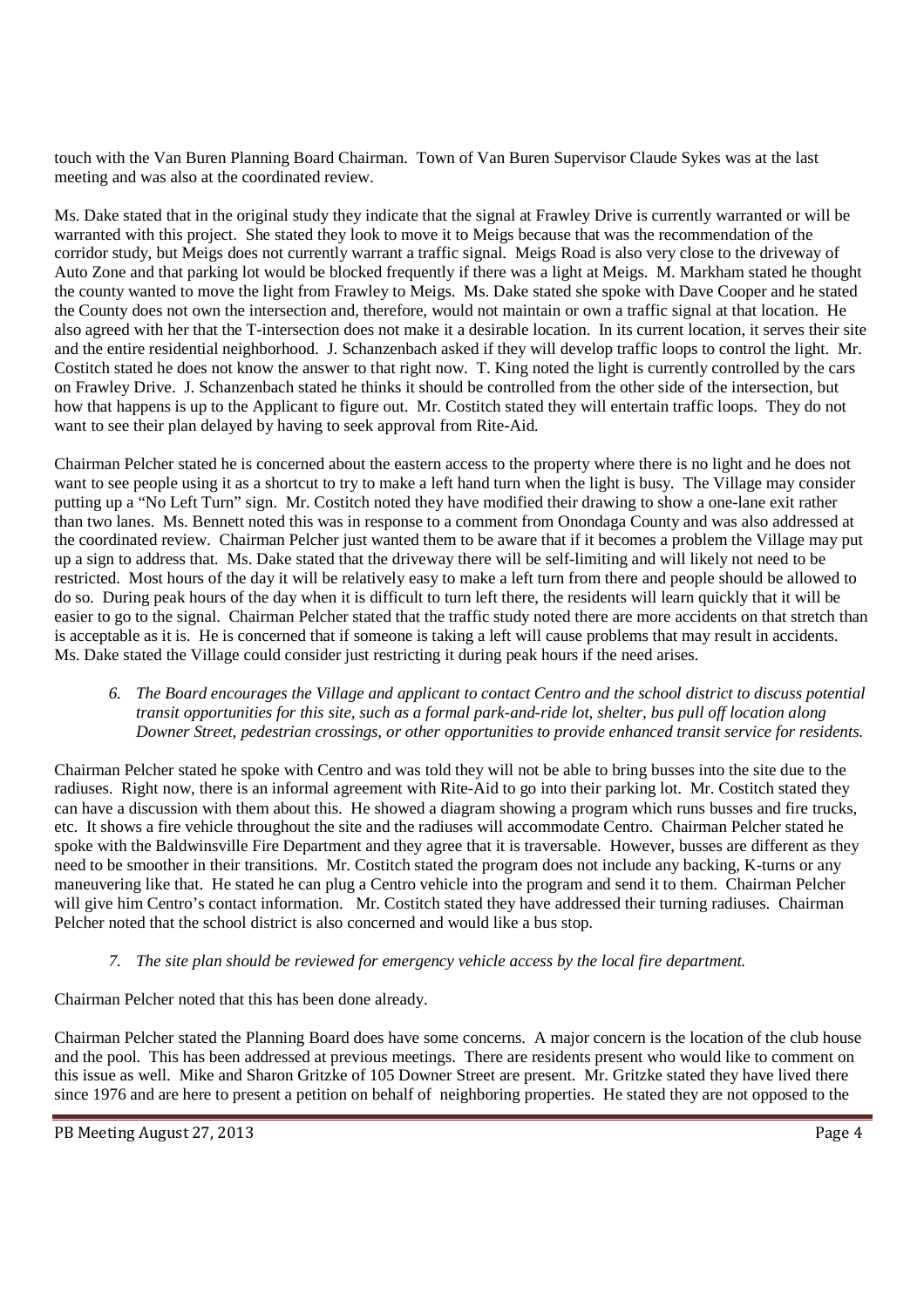project, but would like to address issues of concern. There are seven (7) bordering R1 properties that will be impacted. Six (6) of these will bordering the nosiest, busiest part of the property (the clubhouse/pool). He stated his property borders the entirely westerly line and back – 344'. The placement of the pool, clubhouse, and maintenance building, the entrances and exits that border these R1 properties produce a great impact on the most restrictive zone in the Village. He and the petitioners do not believe that the pool, clubhouse, maintenance building, entrances or exits should border R1 properties. They feel a central location is more plausible. Regarding traffic, Mr. Gritzke stated the light was installed over the drug store because Eckerd refused to locate there without it. At the time, the light was not very useful. However, it has added value since that time. However, they feel there are other alternatives for the light. Meigs Road should be considered. He is aware that the County does not want to pay for this, but Morgan could do it. Mr. Gritzke believes that a left turn signal at Meigs and Downer could eliminate the need for a curb cut on to Downer Street. Mr. Gritzke stated that when Tri-County Mall was first constructed, there was a 90' buffer between the parking lot and the existing R1 properties because Planning at the time recognized the importance of buffering. He does not feels that this plan provides for sufficient buffering and, in fact, should offer more buffering than the mall, not less, as it is a more invasive use. He also feels that this project is considered upscale and should have an upscale fence or a substantial buffer created with a shorter decorative fence. He believes the Planning Board has the power and authority to do the right thing for the existing R1 properties and long-time citizens bordering this property.

Chairman Pelcher commented that the club house and pool location has been discussed at every meeting with the Applicant. Mr. Costitch stated that the current plan shows a very extensively landscaped berm with a 45' green area and a 6' decorative fence. The fence would be effective as a sound barrier. Within the pool area there would be a mechanical cabana-type building and fencing along that side, so there will be a double-layer of fencing. The fence will be substantially higher than the pool. Landscaping does not do a considerable amount even at 100' for sound. This could be better addressed with a fence. He stated they have put in quite a bit of effort into providing appropriate barriers. He noted that the location of the club house/pool is a signature of a Morgan community. The community center is visible upon entering the site and people would not have to seek it out. They feel this location contributes to the success of their communities. It is also a good marketing tool. Chairman Pelcher asked if there is an appropriate central location. Mr. Costitch stated they have tried trading locations with some apartment buildings; however, they feel having a 3-story building where the clubhouse/pool is would have even more significant impact on neighboring properties. The clubhouse is a one-story building with fencing and landscaping for buffering. The apartment buildings are much taller and will have much more significant impact to neighbors. J. Schanzenbach asked how tall the apartment buildings are. G. Humphrey noted that the height should be measured to the peak. Mr. Costitch did not know the height of the building offhand.

J. Schanzenbach stated he likes how they have turned the internal buildings and they obviously took some of the comments into account when deciding to turn those buildings. He noted that the location of the clubhouse has been discussed extensively and they need to start discussing alternatives. He suggested getting rid of building B entirely and moving the club house to that location. Mr. Costitch stated he does not handle the numbers and cannot really say how it will affect the project. J. Schanzenbach noted it is a very dense project and the location of the clubhouse has been discussed at every meeting, even at the County meetings. He noted that the Applicant has stated they have discussed other options and asked for an example of what they have considered. Mr. Costitch stated they considered swapping building E and the clubhouse and determined that the taller building will have a more substantial impact on neighboring properties.

T. King stated she is not against the pool, just its location. The noise from the pool will impact the neighbors. She understands why they want it in that there, but thinks it is an inappropriate location. B. Scherfling stated he lives next to a park and to try to cut down on the noise he has installed a berm with a high fence and trees. That has not helped.

Ms. Bennett stated the pro forma does not support losing 16 residential units if they were to eliminate a building. J. Schanzenbach stated that may be the case, but they do need to start discussing alternatives. He suggested that they could approach Rite-Aid about purchasing some property and relocating the club house to that property. Mr. Costitch stated they can certainly pursue that. However, if they are in a position where they are negotiating with a neighbor, particularly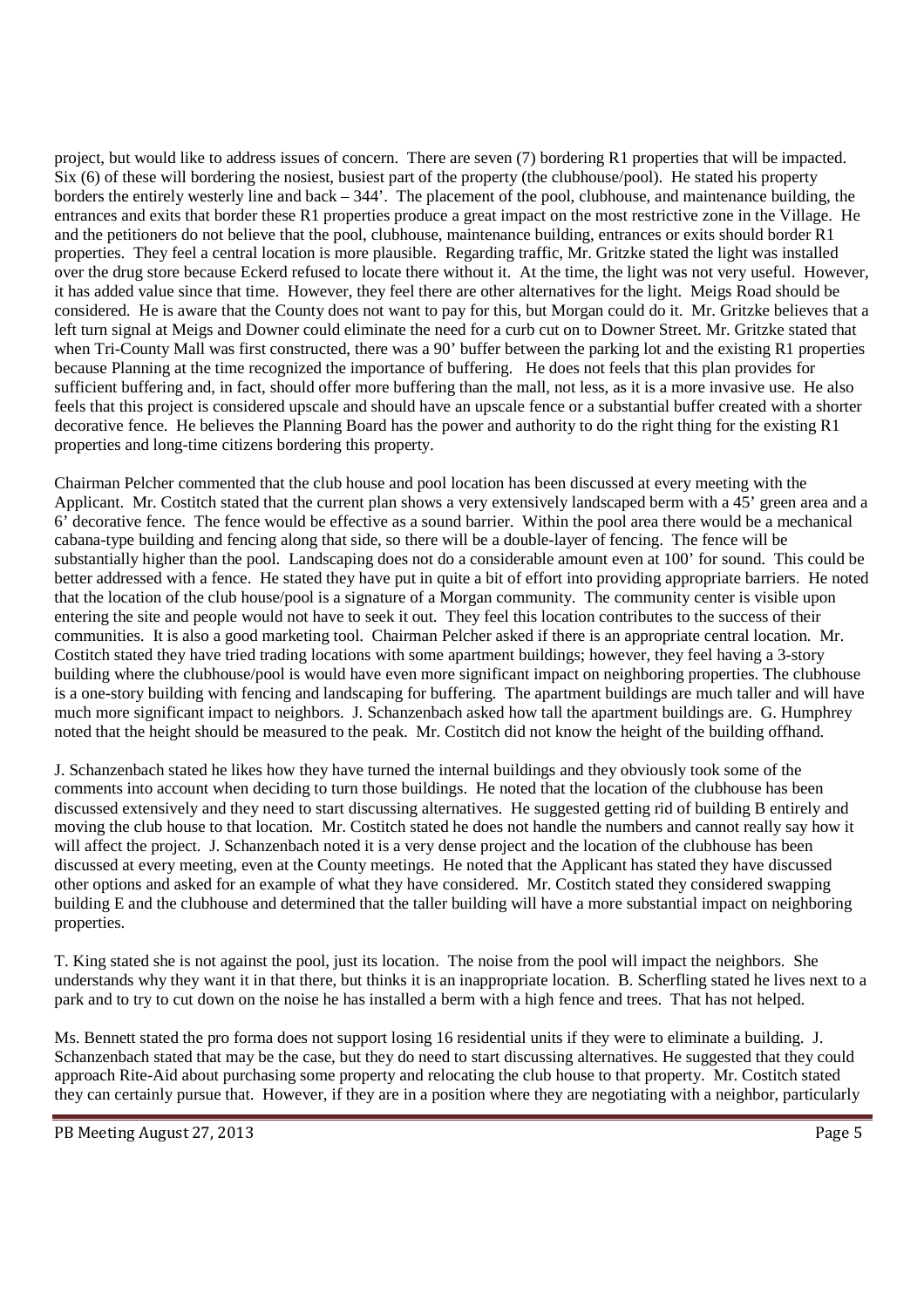with a corporation, they will not be in a good position from a negotiation standpoint. He stated they will continue to look for viable alternatives as they have been and will be sure to present them. Chairman Pelcher stated the Board would appreciate seeing some of their alternative locations. Ms. Bennett stated they really had been focusing on the County issues as she had the impression that it had been discussed thoroughly and was all set, but they will discuss it further. Chairman Pelcher stated they thought so too until they really looked at the berm and determined it would not be very effective. D. Jones stated he is aware that there are two or three elected officials on the Village Board that are extremely concerned about this issue and he would hate to get through the planning process and then get hung up at the Village Board due to this.

T. King stated she appreciates the revisions they have made - how they have turned the buildings, the elimination of some of the pedestrian issues, etc. She thinks it looks more like a Village setting than an apartment complex.

Mr. Gritzke stated he does not feel he would be able to enjoy his backyard during the summer months if the pool and clubhouse are not relocated.

Chairman Pelcher asked if they have thought more about snow removal. Mr. Costitch stated they have discussed hatching out a few parking spaces to designate them as no parking so they will have direct access to green space to push snow into those locations. They are trying to make more room onsite to accommodate snow. Mr. Costitch wanted the Board to understand that the developer is concerned with this issue as well and it is potentially a very high expense. During extreme snow events, snow would be moved off site.

T. King stated when the Applicant originally came in, based on another project, the dumpster location did not really work for the snow removal and they anticipated moving them. She stated she cannot see on the plan how this has been rectified. Mr. Costitch showed the dumpster location they decided against. He indicated where dumpsters will now be located. Mr. Costitch stated dumpsters will be angled so trucks can pull in for pickup, but there will still be room for snow to be pushed back. T. King noted that dumpsters are shown in the middle of green space in the center. Mr. Costitch stated that location is incorrect and this will be corrected on the plan. He stated the dumpsters will be enclosed with white vinyl fence and will be on concrete slabs with bollards.

Stephen Darcangelo stated they still need to look at water distribution. Currently water supplies Meigs Road to the south through the same two connections and that requires that the water lines become public water lines. Mr. Costitch stated he has been working with Stephen Darcangelo on this and they are amenable to having public lines through the development to strengthen the system and will work with him to do that. Stephen Darcangelo stated he would still like to investigate the opportunity of providing the waterline directly from Downer Street up Meigs Road. There is concern as to whether or not that would provide adequate volume and pressure to the properties along Meigs Road and further to the south. He has not answered that question, but will be able to in the next week or so. If this would not work, they will have to build with the method that they show right now with distribution from two different connections, the service off of Downer and the service coming across Conifer. In order to do that they will need to require that the water mains become public. There may be sections that could remain private. The Village, however, would prefer to not have a dedicated water line on a private roadway. There are issues like who is responsible for the repair of a private roadway if it has to be dug up to repair the public water line. Mr. Costitch stated that is usually handled with an access easement and can be agreed upon in advance. This is typically drafted by the Applicant and reviewed by the Village Counsel. Mr. Costitch stated they will be providing a looped system and there will not be a dead end.

Chairman Pelcher stated they will want to further address the coffee shop at some point.

Mr. Costitch stated they appreciate the Board's input and he feels the plan has progressed considerably. They will work to address the remaining concerns.